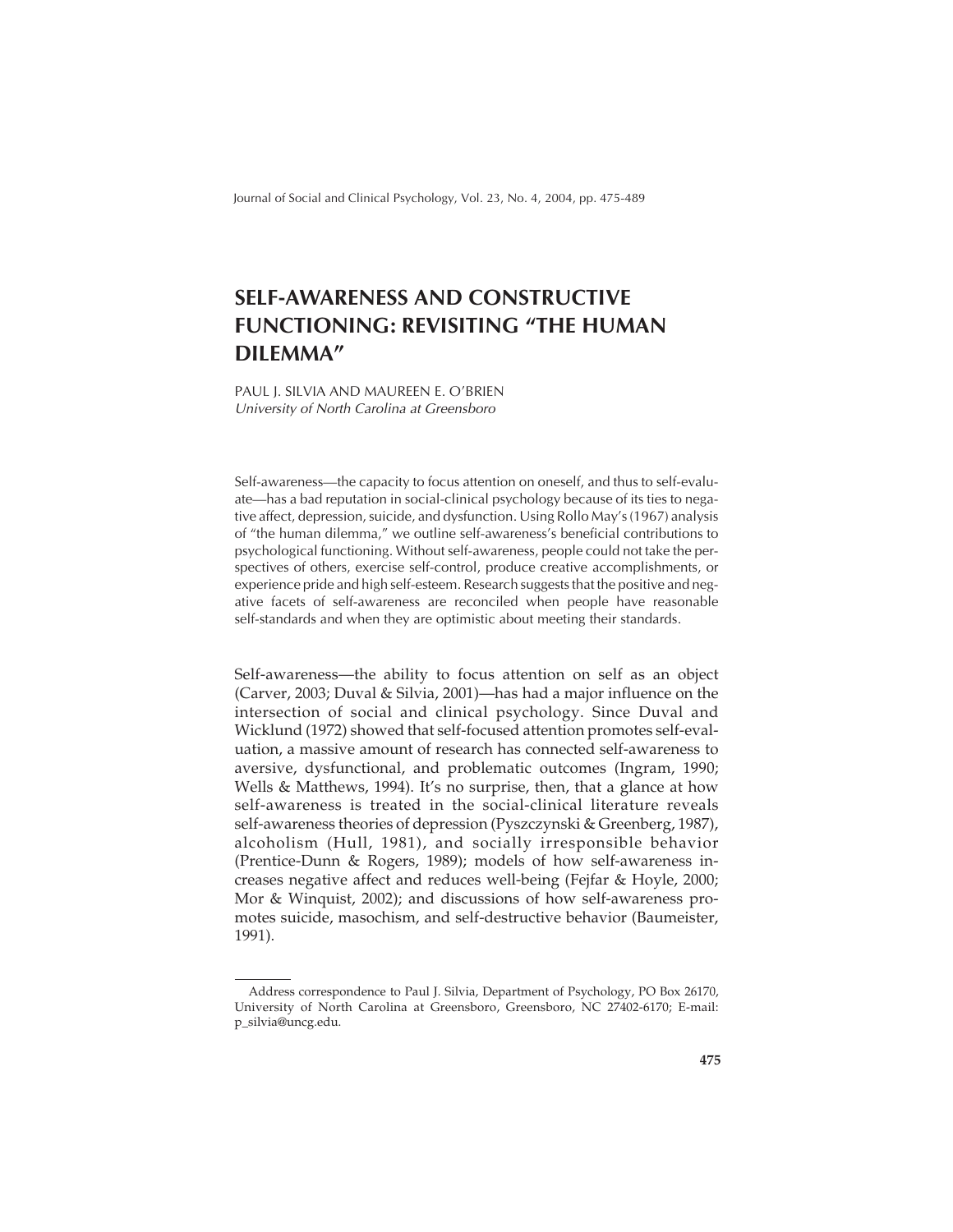The outlook for self-awareness is bleak, to be sure, but not unrealistic. All of the theories just listed are well reasoned and supported by research. If there were ever a variable to be avoided in everyday life, self-awareness would seem to be it. But before we banish self-awareness, we might do well to remember Rollo May's (1967) seminal analysis of self-awareness and human functioning. Our goal in this article is to rehabilitate self-awareness's reputation in social-clinical psychology, using May's ideas as a guide. Certainly self-awareness has a guilty conscience—its role in dysfunction is clear. But its redeeming qualities, its contributions to constructive human functioning, are just as significant.

In this article, we hope to illuminate some of self-awareness's contributions to the good life and constructive functioning, using examples from the research literature. Then we'll consider some ways in which the positive and negative aspects of self-awareness can be reconciled, thus synthesizing what May (1967) called "the human dilemma."

## **THE HUMAN DILEMMA**

Rollo May (1967) anticipated a lot of research with his book *Psychology and the Human Dilemma*. May argued that a person's biggest problem is reconciling what he labeled "the human dilemma." This dilemma is our capacity for self-awareness:

*The human dilemma is that which arises out of a man's capacity to experience himself as both subject and object at the same time*. Both are necessary—for the science of psychology, for therapy, and for gratifying living. (May, 1967, p. 8).

When we focus attention on ourselves, we experience our selves as objects. We can thus appraise our qualities like we appraise other people and inanimate objects. This form of experience has broad and negative consequences. As May notes, "If . . . I set out to deal with myself as 'pure object,' fully determined and manipulatable, I become driven, dried up, affectless, and unrelated to my experiences" (p. 9). Seeing the self as an object reminds us that we have boundaries and flaws, that we can be controlled and manipulated just like other objects, that outside forces impinge on what we do and thus constrain our sense of self-determination. In contrast, experiencing self subjectively is pleasant, a flow state of rich affective experience, boundlessness, and feelings of self-determination; people lose a sense of self as an object that can be controlled and constrained.

So what's the dilemma? We already know that self-awareness has maladaptive effects. The quandary, according to May (1967), is that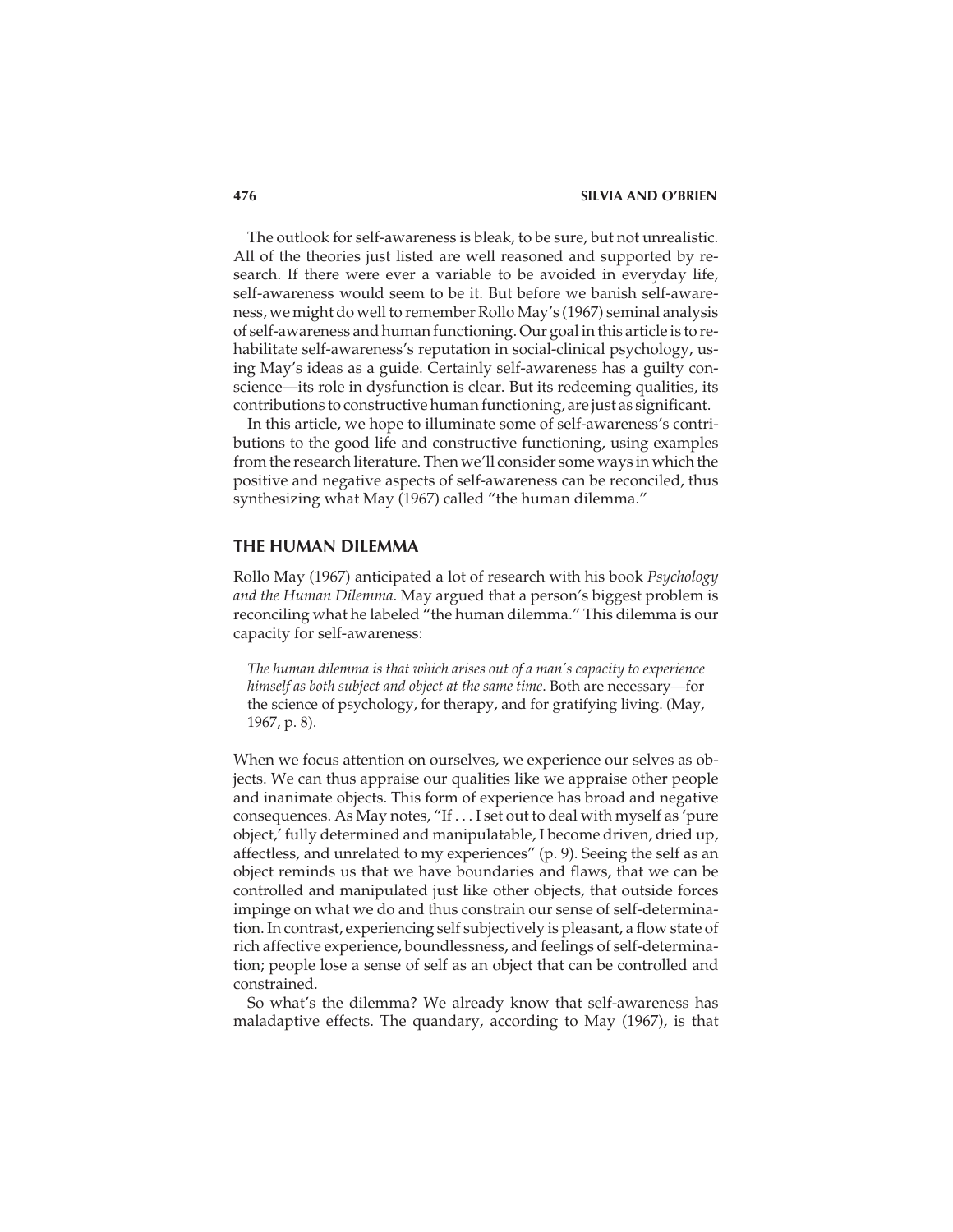dealing with ourselves as "pure subject" is also maladaptive. Life has real constraints and real boundaries:

If I try to act as "pure subject," free and untrammeled by the finite requirements of traffic lights and the engineering principles of how fast my car can negotiate the curve, I of course come to grief—and generally not so nobly or theatrically as Icarus. (p. 9)

The dilemma, then, is that both modes of experience are detrimental and essential. Human life is thus lived within a dialectic, a tension between the benefits and costs of different experiences of self. Already we see a contrast to modern social-clinical theorizing on self-awareness. May agrees that self-awareness can lead to needless self-criticism, but asserts that self-awareness ultimately is essential for constructive living. Avoiding self-awareness, according to May, should not be the goal. Instead, people need to achieve a synthesis of the objective and the subjective states—they need to maximize their gain and minimize their suffering from self-awareness. Unfortunately, May had few specific suggestions on how to accomplish this.

In the following sections, we'll see what social-clinical research has to say about self-awareness. In the spirit of May's analysis, we'll consider both positive and negative consequences of self-awareness. After exploring both sides of the dialectic, we'll examine some ways to maximize the benefits of self-awareness and thus resolve the human dilemma.

## **MALADAPTIVE ASPECTS OF SELF-AWARENESS**

Self-awareness's maladaptive aspects have been reviewed in detail elsewhere (Pyszczynski, Hamilton, Greenberg, & Becker, 1991), so we'll note only the highlights here. Smith and Greenberg (1981) were the first to observe links between self-focused attention and depressive symptoms. A lot of work since then has shown that self-awareness can exacerbate the experience of negative events and eventually lead to a "depressive self-focusing style" (Pyszczynski & Greenberg, 1987). Indeed, reducing self-awareness via distracting activities improves well-being (Brockner & Hulton, 1978; Nix, Watson, Pyszczynski, & Greenberg, 1995). Theories of depression emphasizing rumination also accord a large role to self-focused attention (Nolen-Hoeksema, 1991).

Recent studies on emotional disorders implicate self-awareness as a culprit. A wide variety of affective disorders develop in part because people focus on their internal states (Wells & Matthews, 1994) and because self-awareness might bias the interoception process (Silvia &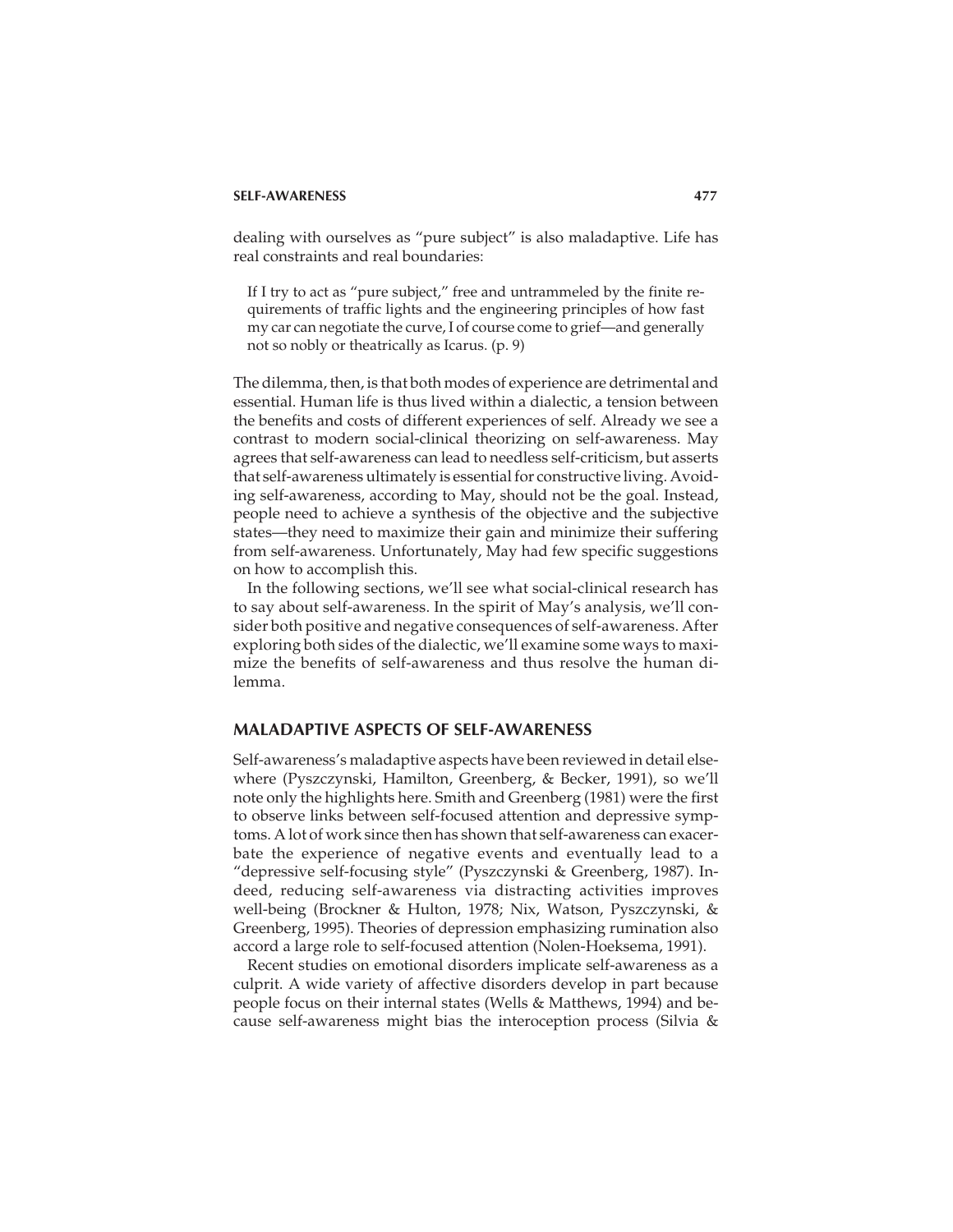Gendolla, 2001). Self-observation, in conjunction with other processes, lays the groundwork for obsessive preoccupations with internal experience. Self-awareness also correlates with neuroticism, which is essentially the trait of chronic unhappiness (Trapnell & Campbell, 1999). Evidence like this led Ingram (1990) to argue that self-awareness plays a broad role in psychopathology. His review shows that a wide variety of disorders are instigated and maintained by chronic self-awareness.

In Baumeister's (1991) escape theory of suicide, self-awareness promotes attempts at self-destruction. When people's experiences fall short of their expectations, they often blame themselves. This self-critical tendency is exaggerated when people are highly self-aware (Duval & Wicklund, 1973). People can become locked in a cycle of self-criticism and rumination, leading to ever more desperate attempts at mood repair. This basic cycle underlies other self-destructive behaviors, such as binge eating, masochism, alcoholism, and drug use, as people search for ways to reduce self-awareness and its resulting self-criticism (Baumeister, 1991; Hull, 1981).

Self-awareness also decreases intrinsic motivation and interest (Plant & Ryan, 1985). Research on flow experiences finds that a primary component of optimal experience is reduced self-awareness (Csikszentmihalyi, 1990; Csikszentmihalyi & Figurski, 1982). When self-awareness is increased, the person feels less integrated with the activity, and the intensity of positive affect declines (Silvia, 2002a, 2002b). Self-awareness also plays a role in social anxiety and shyness (Spurr & Stopa, 2002; Woody, 1996) and in making people feel "alienated from interaction" (Goffman, 1967).

## **CONSTRUCTIVE ASPECTS OF SELF-AWARENESS**

Given these dysfunctional processes, how does self-awareness enhance constructive functioning? Here we consider the brighter side of self-awareness: how it enables perspective-taking, self-control, creative accomplishments, and high self-esteem.

## PERSPECTIVE-TAKING

Without self-awareness, people could not recognize that their perspectives might differ from another's perspective (Shibutani, 1961). A person cannot comprehend that self and others differ—that others might have different needs, thoughts, and properties—without first comprehending that the self exists as a bounded, situated entity. Perspective-taking is thus essential for negotiating the thicket of social interaction (Goffman, 1967; Shibutani, 1961) and for conveying information about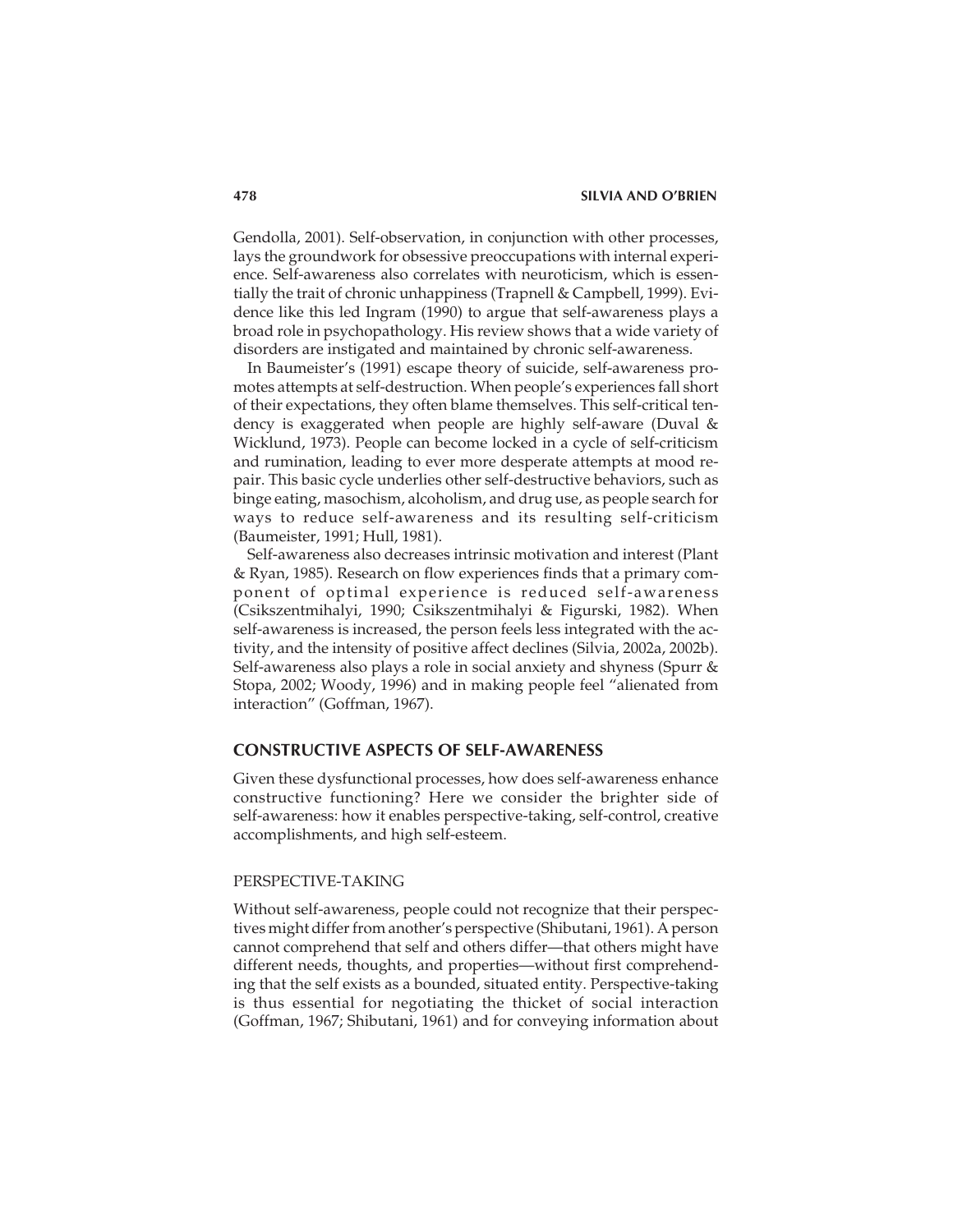the self to other people (Schlenker, 2003). Increased perspective-taking promotes empathic responses to the plights of others (Batson, 1991); failed perspective-taking promotes viewing others in terms of their usefulness for the egocentric person's goals (Wicklund, 1999).

Developmental research shows that the appearance of perspective-taking depends on the emergence of self-awareness. As children begin showing signs of self-awareness—such as mirror self-recognition and linguistic self-reference (Kagan, 1981)—they behave less egocentrically. Indeed, some measures of self-awareness are based on perspective-taking. For example, one task measures whether the child can deceive another person; another test measures whether the child assumes that others share the child's hidden knowledge (Lewis, 1990). And after the development of self-awareness, children are no longer indifferent to the distress of their peers. They begin responding to others' distress with confusion and eventually with acts of empathy and consolation (Denham, 1998).

Experiments directly show how situational changes in self-awareness affect perspective-taking (Stephenson & Wicklund, 1983). In one study, people were asked to draw an *E* on their foreheads (Hass, 1984). When people were made more self-aware, they drew the *E* from the perspective of an observer rather than from the self's perspective. In another study, participants sat facing another person and tried to guide the person through a maze (Stephenson & Wicklund, 1984). High self-awareness reduced perspective-taking errors, such as saying "right" to refer to the other person's left. In sum, self-awareness enables perspective-taking when viewed developmentally (Kagan, 1981) and situationally (Hass, 1984).

### SELF-CONTROL

The price of civilization might not be repression, as Freud contended, but it is certainly circumscription. Living among social groups brings many benefits, and people are expected to repay these benefits through their conduct. Sociologists remind us that the goals of society are furthered when people internalize the society's standards and feel pride and shame when they meet and fall short of them (Shibutani, 1961). Self-awareness enables people to internalize standards of conduct, appraise whether or not they're meeting them, and reflect upon their actions in light of broader principles. Self-awareness is thus a cornerstone of self-control.

Research on deindividuation illustrates how self-awareness can restrain antisocial impulses (Postmes & Spears, 1998). Increasing self-focused attention makes people less likely to cheat on tests, steal candy,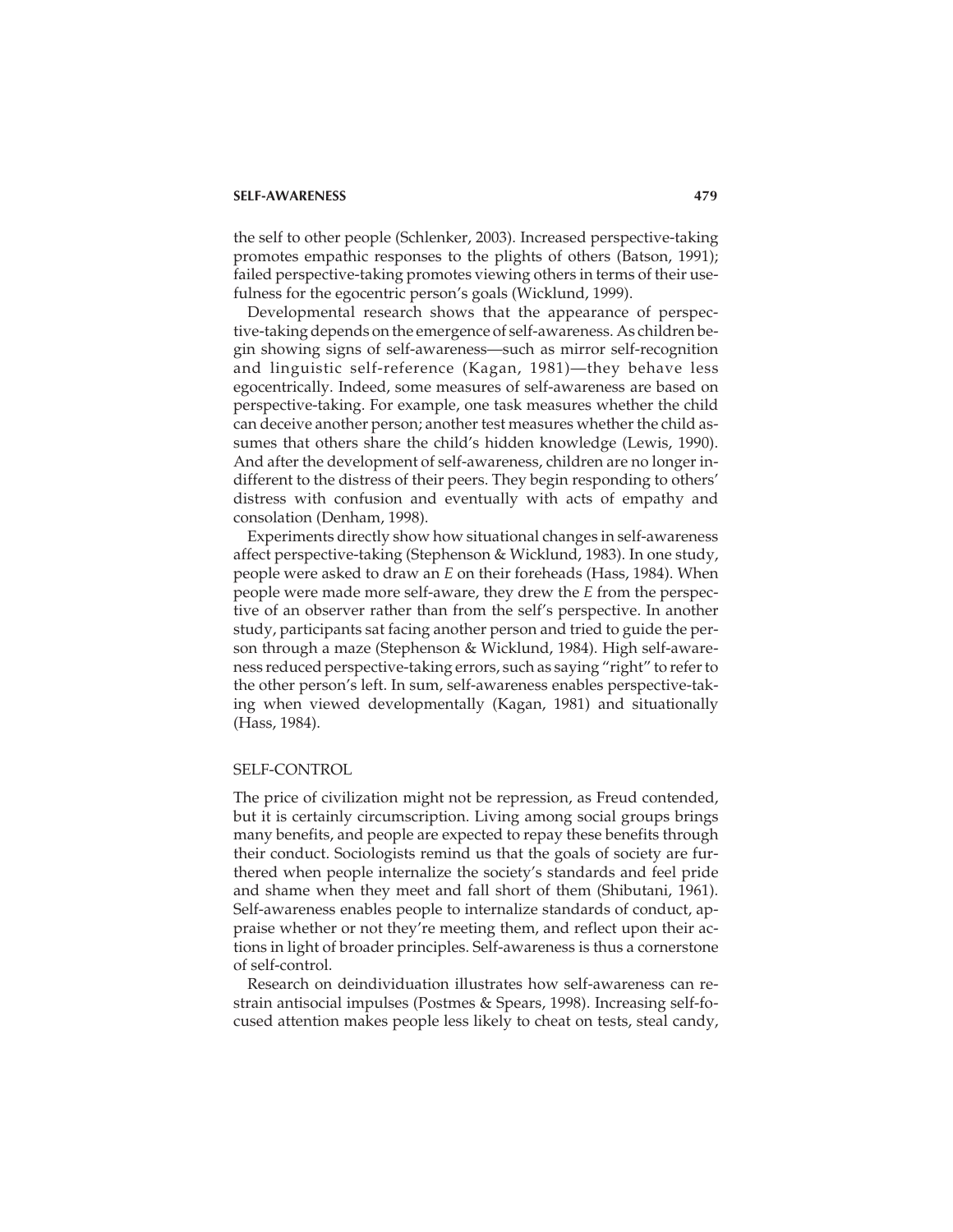and lie about standardized test scores (see Diener, 1979; Prentice-Dunn & Rogers, 1989; Pryor, Gibbons, Wicklund, Fazio, & Hood, 1977, Study 2), presumably because self-aware people try to align their activity with their internalized standards for honesty (see Carver, 2003). Increasing self-awareness also reduces the diffusion of responsibility; self-aware people are more likely to step forward and take responsibility for helping someone in need (Wegner & Schaefer, 1978).

## CREATIVE ACHIEVEMENT

Self-awareness enables creative achievements, but how it does so is not obvious. In fact, a lot of laboratory research finds that self-evaluating reduces creativity. Amabile's (1996) research, for example, shows how circumstances that promote self-evaluation—criticism, deadlines, monitoring, and judgments—will reduce creativity. Experiments that directly manipulate self-evaluation find negative effects on creativity. In a study by Szymanski and Harkins (1992), for instance, people generated creative uses for a knife. High self-evaluation reduced the creativity of the responses.

But perhaps a distinction should be made between college students making collages in the lab and the profound creative achievements that initiate new disciplines and change cultures. Such accomplishments do not come about by intrinsic motivation alone—being interested in the topic, being in states of flow, and experiencing positive emotions are not enough (Feist, 1998; Rathunde, 1999; Russ, 1993). Instead, some theories of creativity argue that true creative accomplishment requires self-criticism. Martindale (1999) proposes that creativity has two facets: a process of divergent thinking, and a process of evaluating the self's output. Many ideas—such as ideas for novels, poems, paintings, or experiments—are not worth implementing. Self-criticism enables creative products by identifying the good ideas and weeding out the bad ideas. Likewise, not all finished products are worth revealing to others. After creating something, people need to judge it (Csikszentmihalyi, 1996). Is the self's creative product new or derivative, complete or unfinished, meritorious or trivial? Congruent with this approach, case studies of creative artists show that creative products nearly always represent the culmination of long periods of revision and effort (Csikszentmihalyi, 1996; Graham & Harris, 1994).

Creativity might best show the synthesis of Rollo May's objective and subjective modes of experience (cf. Rathunde, 1999). In some circumstances, self-awareness is necessary to further the creative process. Continuously low self-awareness would prevent the self-criticism needed to judge one's creative actions in relation to one's standards. Continuously high self-awareness would stunt the creative process by inhibiting the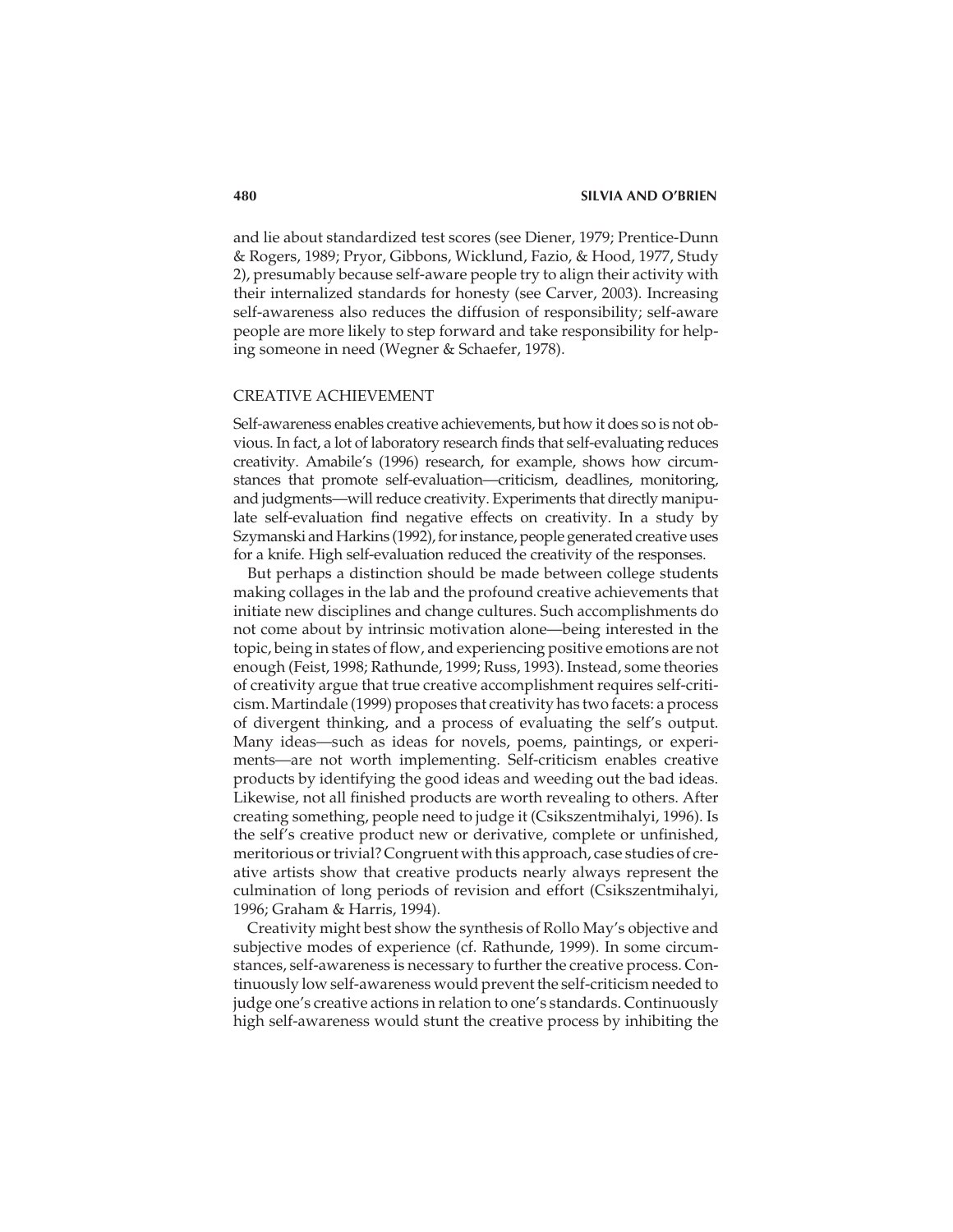subjective state needed for creating new products (Runco, 1991). By allowing people to critique their ideas, evaluate their works-in-progress, and appraise their finished products, self-awareness enables people to go beyond first drafts and half-formed ideas.

#### PRIDE AND HIGH SELF-ESTEEM

One side of the relationship between self-awareness and self-evaluation receives the most attention. Research usually focuses on how falling short of standards is a source of negative affect and how this might be a starting point for later problems (Baumeister, 1991). Yet meeting standards is a source of positive affect—seeing the self as the cause of success leads to positive feelings of pride and is thus a basis of self-esteem (Duval & Silvia, 2001; Weiner, 1985). Early research found that manipulating self-awareness per se does not automatically lead to negative affect. When people are congruent with their standards, their mood becomes more positive (Ickes, Wicklund, & Ferris, 1973) and they prefer to stay in self-focusing situations (Greenberg & Musham, 1981; Steenbarger & Aderman, 1979). Indeed, self-awareness boosts self-esteem following success because it increases the tendency to attribute causality to self (Duval & Wicklund, 1973). For instance, Duval and Silvia (2002, Study 3) gave people success feedback on a cognitive task. When self-awareness was high, people experienced higher state self-esteem in response to their success. This increase was mediated by self-attributions for the success event: Self-awareness increased internal attributions for success, which in turn increased self-esteem.

Developmental research illustrates further how self-awareness is critical for feelings of pride. Heckhausen (1987) studied how the emotional aspects of achievement develop in young children. He found that young children displayed neither pride nor shame upon succeeding or failing at a task. Instead, they simply expressed interest or boredom, either enjoying the task for its own sake or finding it tedious. When self-awareness developed and children became capable of self-evaluation, shame and pride became apparent. Children then showed anticipated shame and pride in response to tasks that evoked expectations of success and failure, and their performance led to achievement-related emotions. Success caused feelings of pride and the development of a self-theory of competence.

# **RESOLVING THE HUMAN DILEMMA**

Our review of social and clinical research shows that self-awareness can have adaptive and maladaptive effects. Rollo May (1967) emphasized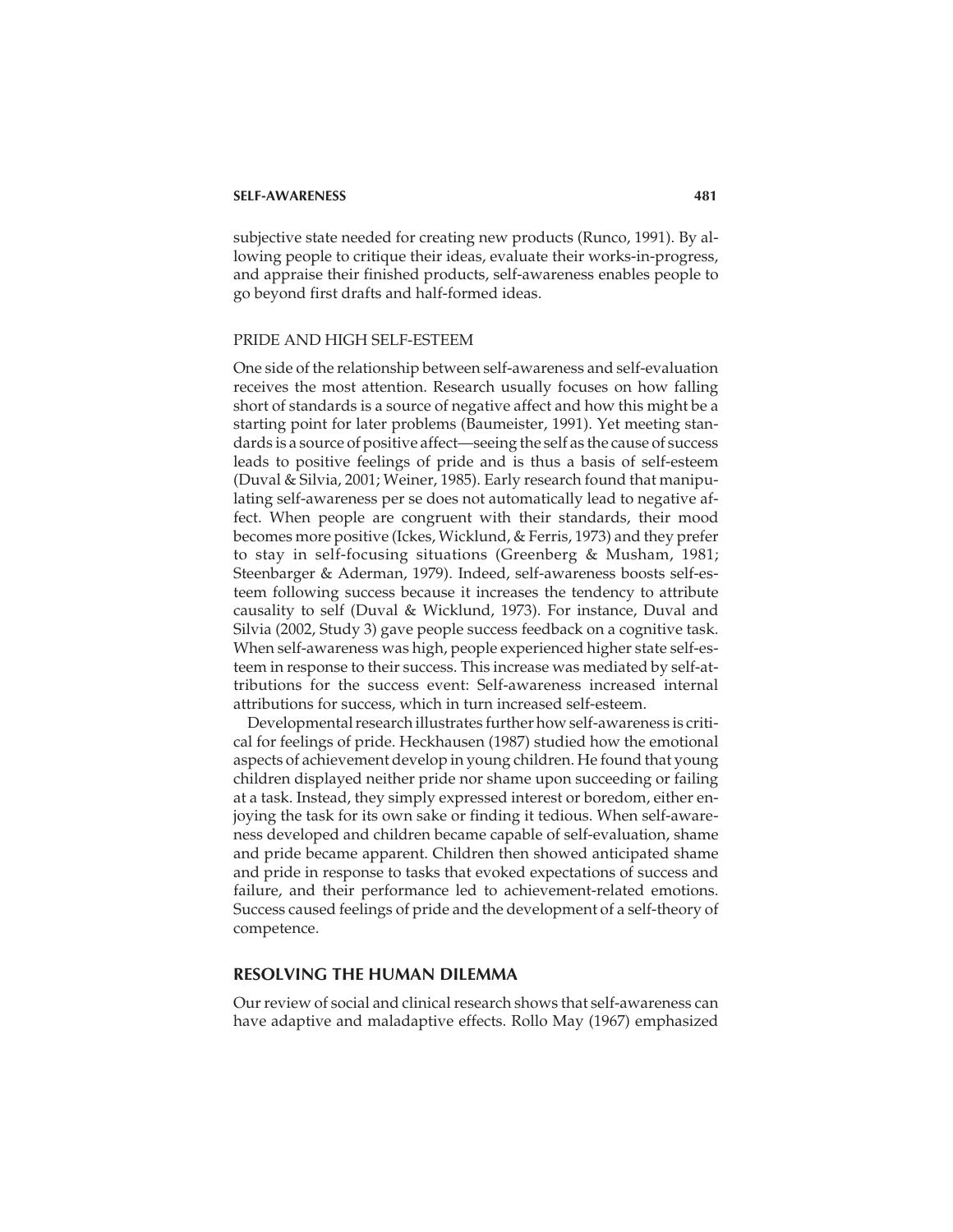that synthesizing the objective and subjective modes of self-experience was a challenge; failing to reconcile this dialectic is a common source of suffering. Yet May did not describe how people can organize these opposing features and thus maximize the benefits of self-awareness. Based on research since May's writings, several resolutions of the human dilemma can be proposed.

Trapnell and Campbell (1999) offer a possible resolution rooted in the study of individual differences in self-awareness. They noted a "paradox of self-consciousness," namely, that dispositional self-awareness correlates with positive and negative outcomes. To reconcile this paradox, they distinguished between two types of dispositional self-awareness: *rumination* and *reflection*. In their view, "Rumination provides a summary conception of self-attentiveness motivated by perceived threats, losses, or injustices to the self. Reflection provides a summary conception of self-attentiveness motivated by curiosity or epistemic interest in the self" (p. 297). In short, opposing effects might reflect different types of self-awareness.

Although some research supports the rumination-reflection distinction (e.g., Joireman, Parrott, & Hammersla, 2002), it is not the way to resolve the disparate effects of self-awareness. First, it applies only to individual differences in self-awareness, and thus it cannot explain how contextual factors moderate the effects of self-awareness. Second, the proposal that good and bad outcomes result from good and bad types of self-awareness strikes us as a weak explanation (see Wicklund, 1990). Many variables have opposing effects when they interact with other variables. Social influence attempts can create compliance or reactance (Brehm, 1966); similarity can cause attraction or rejection (Taylor & Mettee, 1971); novelty can create feelings of interest or anxiety (Silvia, in press). Researchers have not concluded from these findings that there must be two types of social influence, two types of similarity, or two types of novelty. These findings represent interactions, not paradoxes. The key is to identify and understand the interacting variables, not to split one variable into two types.

Positing a curvilinear, inverted-U relationship between self-awareness and adaptive functioning is another possible resolution. Perhaps low and high levels of self-awareness lead to maladaptive functioning, whereas intermediate levels promote constructive functioning. Although intuitive, this approach is too vague to resolve our dilemma. Unless we know why there is an inverted-U function, a curvilinear model does not explain the disparate effects of self-awareness. Furthermore, an intermediate level of self-awareness is not always optimal. If a person succeeds, high self-awareness would boost self-esteem more than moderate self-awareness would (Duval & Silvia, 2002, Study 3). In this case,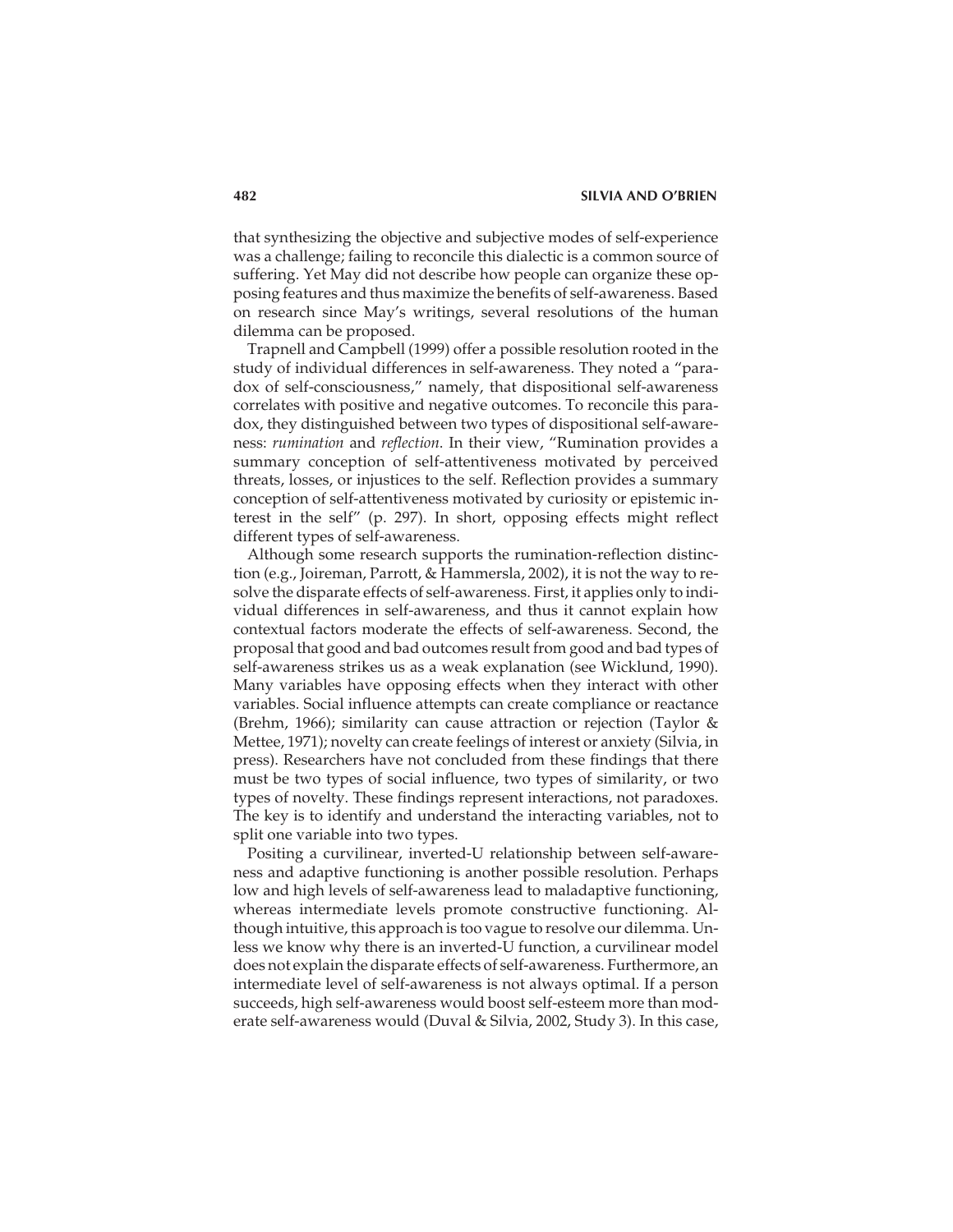high self-awareness would be better than moderate self-awareness. Conversely, after failing an unsolvable test, low self-awareness would be better—high self-awareness would lead to lower self-esteem and persistence at an unsolvable task. In this case, low rather than moderate self-awareness would be optimal.

An alternative approach is to specify the processes that moderate the effects of self-awareness. Instead of proposing good and bad kinds of self-awareness or arguing for optimal levels of self-awareness, we think it is more productive to identify the variables that determine the positive and negative effects of self-awareness. Several factors enable a productive synthesis of objective and subjective self-awareness.

First, people must have reasonable standards for themselves. Research on self-awareness and psychopathology shows that high standards are a risk factor for dysfunction (e.g., Carver & Ganellen, 1983). In Baumeister's (1991) suicide model, for instance, the first step toward self-destruction is feeling that life has fallen short of one's expectations. High expectations are less likely to be met. In Pyszczynski and Greenberg's (1987) model, high standards increase the chances of failing, which increases self-focusing upon one's liabilities. Olympian aspirations are rewarding when they are met, but it's hard to meet high standards all the time. People can feel pride upon meeting their standards, but perfectionistic standards more commonly lead to chronic self-criticism (Ellis, 1962). Setting reasonable standards and changing unreasonable standards to be more moderate (Dana, Lalwani, & Duval, 1997; Duval & Lalwani, 1999) are effective ways of maximizing the benefits of self-awareness.

How can people change their standards? This topic has received little attention in self-awareness research. Early theories of self-awareness did not consider when people change their standards (Carver & Scheier, 1981; Duval & Wicklund, 1972)—changing self and avoiding self-awareness received more attention. The updated theory of objective self-awareness (Duval & Silvia, 2001) argues that causal attributions determine whether people change standards, change self, or avoid self-awareness. When people experience a self-standard discrepancy, they make attributions for the cause of the discrepancy. If the discrepancy is attributed to the standard, the standard is seen as the cause of the problem and hence the thing that should be changed (Duval & Silvia, 2001, chap. 7). People will attribute failure to their standards when their attention is focused on the standard instead of on self (Dana et al., 1997), because focusing attention on an object makes the object more plausible as a cause for the event (Taylor & Fiske, 1978). Attribution to the standard leads people to change the standard to be closer to the self's level of performance (Duval & Lalwani, 1999).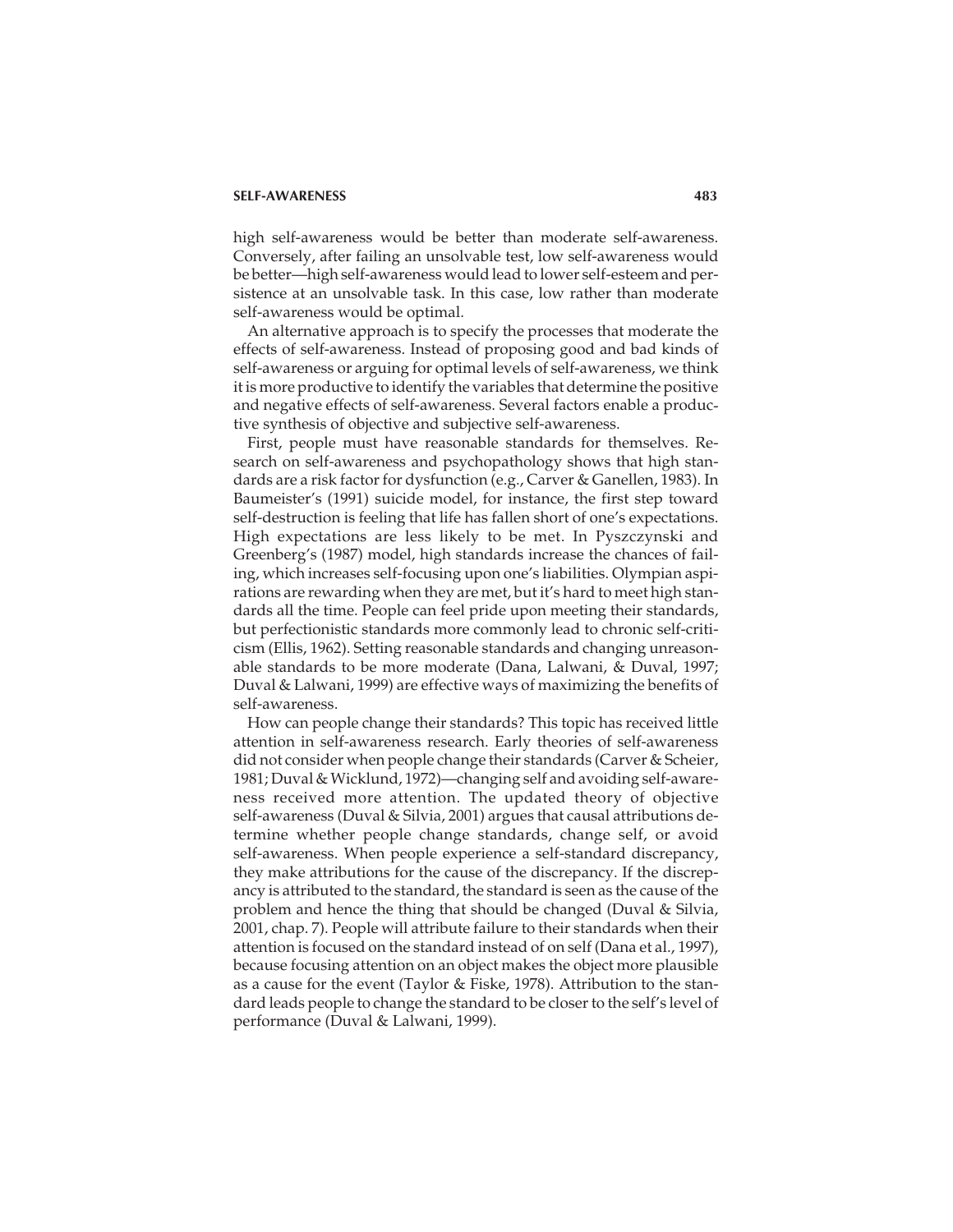Second, people must be optimistic about their ability to meet their standards. Feeling able to improve—both in the sense of having personal agency as well as specific pathways toward goals (Bandura, 1997; Maddux & Gosselin, 2003; Snyder, 2000)—contributes to motivation and mitigates against the experience of failure. People's rate of progress consistently appears as a moderator of the effects of self-awareness on goal pursuit. Early research found that high self-awareness promoted approach when people had positive expectancies and avoidance when people had negative expectancies (Carver, Blaney, & Scheier, 1979). Later research found that the rate of progress relative to the size of the discrepancy moderated approach versus avoidance (Duval, Duval, & Mulilis, 1992). Feeling optimistic, then, determines whether self-awareness leads people to persist in striving for their standards or to give up and avoid.

Optimism about future improvement also moderates how self-awareness influences reactions to failure. After failing, people can respond constructively (trying harder, practicing) or defensively (blaming others for failing, avoiding practice opportunities). Self-awareness can lead to constructive or defensive responses to failure, depending on whether people feel able to do better in the future. For example, self-awareness promotes both self-serving and self-blaming attributions for failure (Duval & Silvia, 2002; Silvia & Duval, 2001). In one experiment (Duval & Silvia, 2001a, Study 1), people received failure feedback on a self-relevant dimension. Some people were told they could improve; others were told they could not improve. When self-awareness was high, people who expected to improve blamed themselves for failing, whereas people who did not expect to improve blamed external factors for failure (see Figure 1). Likewise, self-awareness promotes scapegoating—blaming other people for one's own failure—when people feel unable to improve, but it leads to self-blame when people feel able to improve (Silvia & Duval, 2001b). Self-blame for failure, although detrimental to self-esteem in the short term (Duval & Silvia, 2002, Study 2), motivates people to change the self in constructive ways, such as through practicing (Duval & Lalwani, 1999).

Research on expectancies nicely demonstrates how contextual factors can determine whether self-awareness has adaptive or maladaptive effects. When people feel able to improve, high self-awareness leads to trying harder and taking responsibility for failing, which in turn lead to actual self-improvement and the resolution of problems (Silvia & Duval, 2004). In this case, high self-awareness is more useful than moderate or low self-awareness. When people feel unable to improve, however, high self-awareness leads to pinning the blame on other people and on the environment, avoiding attempts to practice, and giving up early. In this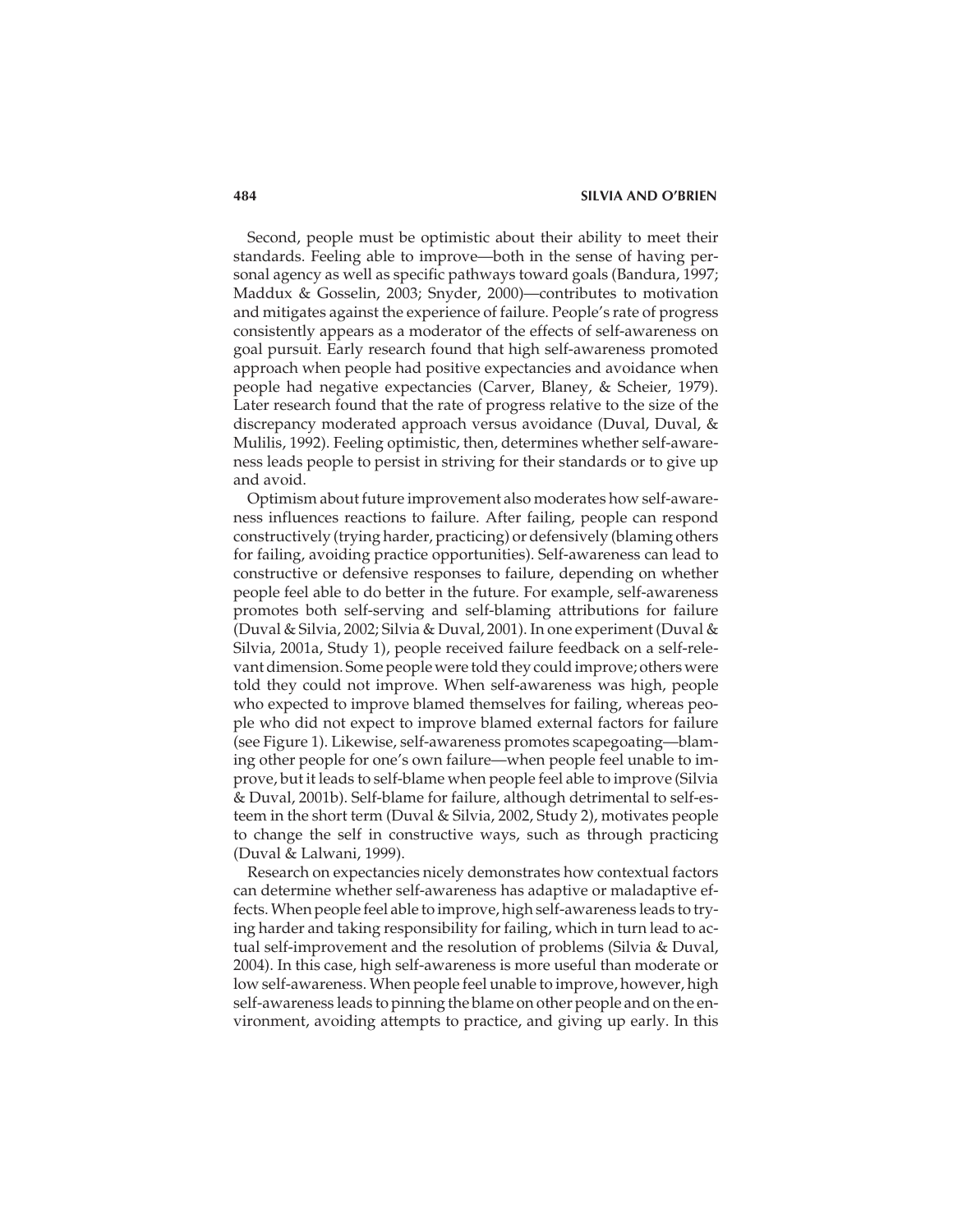

FIGURE 1. How self-awareness and ability to improve affect attributions for failure (from Duval & Silvia, 2002, Experiment 1).

case, low self-awareness would be more useful because reduced self-awareness would reduce defensiveness.

## **CONCLUSIONS**

Social-clinical research on self-awareness has emphasized dysfunctional and maladaptive aspects of self-focused attention. Self-awareness certainly plays a role in psychological dysfunction, yet its role in constructive functioning should not go unnoticed. Without self-awareness, it would be difficult for people to take the perspectives of other people, exercise self-control, produce creative accomplishments, and experience pride and high self-esteem. Rollo May's (1967) analysis of self-awareness as a "human dilemma" highlights the dialectical nature of self-awareness. In May's view, constructive living requires synthesiz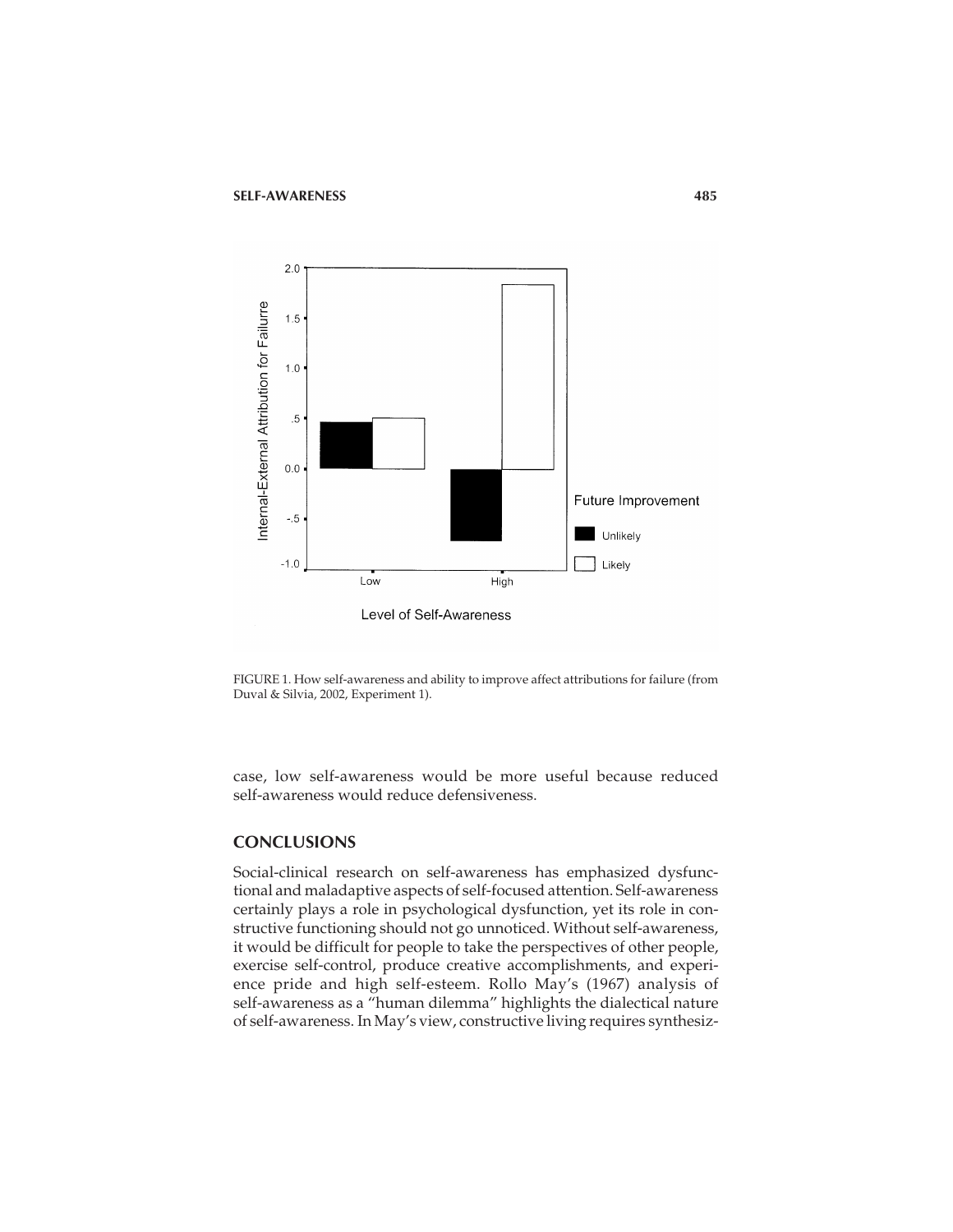ing the positive and negative features of self-awareness. Research suggests that people maximize their gain from their capacity for self-reflection when they set reasonable standards for themselves and when they feel optimistic about their ability to meet their standards in the face of setbacks and failures.

#### **REFERENCES**

Amabile, T. M. (1996). *Creativity in context.* Boulder, CO: Westview.

- Bandura, A. (1997). *Self-efficacy: The exercise of control.* New York: Freeman.
- Batson, C. D. (1991). *The altruism question.* Hillsdale, NJ: Erlbaum.
- Baumeister, R. F. (1991). *Escaping the self.* New York: Basic Books.
- Brehm, J. W. (1966). *A theory of psychological reactance.* New York: Academic Press.
- Brockner, J., & Hulton, J. B. (1978). How to reverse the vicious cycle of low self-esteem: The importance of attentional focus.*Journal of Experimental Social Psychology, 14,* 564-578.
- Carver, C. S. (2003). Self-awareness. In M. R. Leary & J. P. Tangney (Eds.), *Handbook of self and identity* (pp. 179-196). New York: Guilford.
- Carver, C. S., Blaney, P. H., & Scheier, M. F. (1979). Focus of attention, chronic expectancy, and responses to a feared stimulus. *Journal of Personality and Social Psychology, 37,* 1186-1195.
- Carver, C. S., & Ganellen, R. J. (1983). Depression and components of self-punitiveness: High standards, self-criticism, and overgeneralization. *Journal of Abnormal Psychology, 92,* 330-337.
- Carver, C. S., & Scheier, M. F. (1981). *Attention and self-regulation.* New York: Springer.
- Csikszentmihalyi, M. (1990). *Flow: The psychology of optimal experience.* New York: Harper-Row.
- Csikszentmihalyi, M. (1996). *Creativity.* New York: Harper-Collins.
- Csikszentmihalyi, M., & Figurski, T. J. (1982). Self-awareness and aversive experience in everyday life. *Journal of Personality, 50,* 15-28.
- Dana, E. R., Lalwani, N., & Duval, T. S. (1997). Objective self-awareness and focus of attention following awareness of self-standard discrepancies: Changing self or changing standards of correctness. *Journal of Social and Clinical Psychology, 16,* 359-380.
- Denham, S. A. (1998). *Emotional development in young children.* New York: Guilford.
- Diener, E. (1979). Deindividuation, self-awareness, and disinhibition. *Journal of Personality and Social Psychology, 37,* 1160-1171.
- Duval, T. S., Duval, V. H., & Mulilis, J. P. (1992). Effects of self-focus, discrepancy between self and standard, and outcome expectancy favorability on the tendency to match self to standard or to withdraw. *Journal of Personality and Social Psychology, 62,* 340-348.
- Duval, T. S., & Lalwani, N. (1999). Objective self-awareness and causal attributions for self-standard discrepancies: Changing self or changing standards of correctness. *Personality and Social Psychology Bulletin, 25,* 1220-1229.
- Duval, T. S., & Silvia, P. J. (2001). *Self-awareness and causal attribution: A dual systems theory*. Boston: Kluwer Academic.
- Duval, T. S., & Silvia, P. J. (2002). Self-awareness, probability of improvement, and the self-serving bias. *Journal of Personality and Social Psychology, 82,* 49-61.
- Duval, T. S., & Wicklund, R. A. (1972). *A theory of objective self awareness.* New York: Academic Press.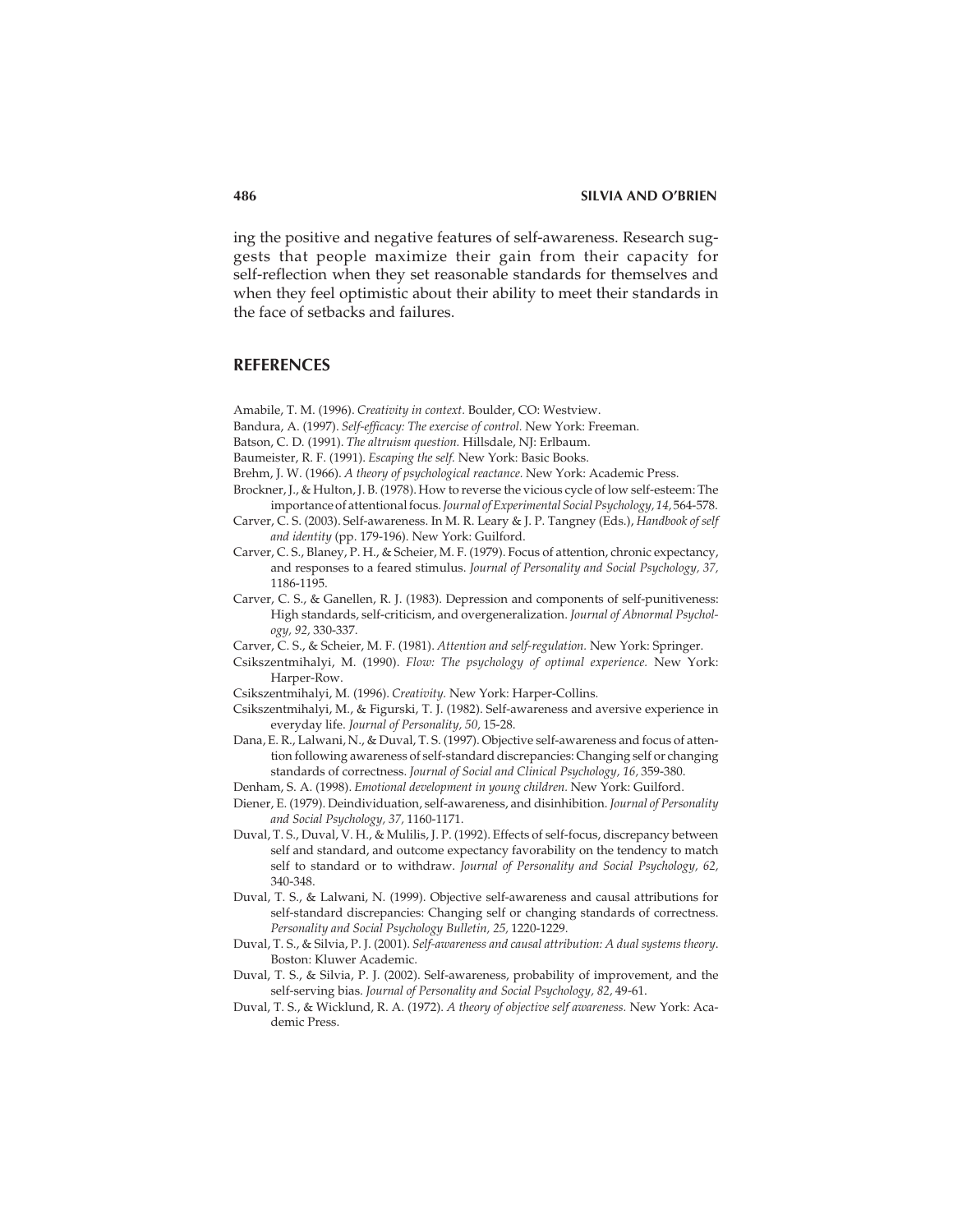- Duval, T. S., & Wicklund, R. A. (1973). Effects of objective self-awareness on attributions of causality. *Journal of Experimental Social Psychology, 9,* 17-31.
- Ellis, A. (1962). *Reason and emotion in psychotherapy.* New York: Stuart.
- Feist, G. J. (1998). A meta-analysis of personality on scientific and artistic creativity. *Personality and Social Psychology Review, 2,* 290-309.
- Fejfar, M. C., & Hoyle, R. H. (2000). Effect of private self-awareness on negative affect and self-referent attribution: A quantitative review. *Personality and Social Psychology Review, 4,* 132-142.
- Goffman, E. (1967). Alienation from interaction. In *Interaction ritual* (pp. 113-136). Garden City, NY: Anchor.
- Graham, S., & Harris, K. R. (1994). The role and development of self-regulation in the writing process. In D. H. Schunk & B. J. Zimmerman (Eds.), *Self-regulation of learning and performance* (pp. 203-228). Hillsdale, NJ: Erlbaum.
- Greenberg, J., & Musham, C. (1981). Avoiding and seeking self-focused attention.*Journal of Research in Personality, 15,* 191-200.
- Hass, R. G. (1984). Perspective-taking and self-awareness: Drawing an *E* on your forehead. *Journal of Personality and Social Psychology, 46,* 788-798.
- Heckhausen, H. (1987). Emotional components of action: Their ontogeny as reflected in achievement behavior. In D. Görlitz & J. F. Wohlwill (Eds.), *Curiosity, imagination, and play* (pp. 326-348). Hillsdale, NJ: Erlbaum.
- Hull, J. G. (1981). A self-awareness model of the causes and consequences of alcohol consumption. *Journal of Abnormal Psychology, 90,* 586-600.
- Ickes, W. J., Wicklund, R. A., & Ferris, C. B. (1973). Objective self awareness and self esteem. *Journal of Experimental Social Psychology, 9,* 202-219.
- Ingram, R. E. (1990). Self-focused attention in clinical disorders: Review and a conceptual model. *Psychological Bulletin, 107,* 156-176.
- Joireman, J. A., Parrott, L., III., & Hammersla, J. (2002). Empathy and the self-absorption paradox: Support for the distinction between self-rumination and self-reflection. *Self and Identity, 1,* 53-65.
- Kagan, J. (1981).*The second year: The emergence of self-awareness.* Cambridge, MA: Harvard.
- Lewis, M. (1990). Self-knowledge and social development in early life. In L. A. Pervin (Ed.), *Handbook of personality* (pp. 277-300). New York: Guilford.
- Maddux, J. E., & Gosselin, J. T. (2003). Self-efficacy. In M. R. Leary & J. P. Tangney (Eds.), *Handbook of self and identity* (pp. 218-238). New York: Guilford.
- Martindale, C. (1999). Biological bases of creativity. In R. Sternberg (Ed.), *Handbook of creativity* (pp. 137-152). New York: Cambridge.
- May, R. (1967). *Psychology and the human dilemma.* New York: Van Nostrand Reinhold.
- Mor, N., & Winquist, J. (2002). Self-focused attention and negative affect: A meta-analysis. *Psychological Bulletin, 128,* 638-662.
- Nix, G., Watson, C., Pyszczynski, T., & Greenberg, J. (1995). Reducing depressive affect through external focus of attention.*Journal of Social and Clinical Psychology, 14,* 36-52.
- Nolen-Hoeksema, S. (1991). Responses to depression and their effects on the duration of depressive episodes. *Journal of Abnormal Psychology, 100,* 569-585.
- Plant, R. W., & Ryan, R. M. (1985). Intrinsic motivation and the effects of self-consciousness, self-awareness, and ego-involvement: An investigation of internally controlling styles. *Journal of Personality, 53,* 435-449.
- Postmes, T., & Spears, R. (1998). Deindividuation and antinormative behavior: A meta-analysis. *Psychological Bulletin, 123,* 238-259.
- Prentice-Dunn, S., & Rogers, R. W. (1989). Deindividuation and the self-regulation of behavior. In P. B. Paulus (Ed.), *The psychology of group influence* (2nd ed., pp. 87-109). Hillsdale, NJ: Erlbaum.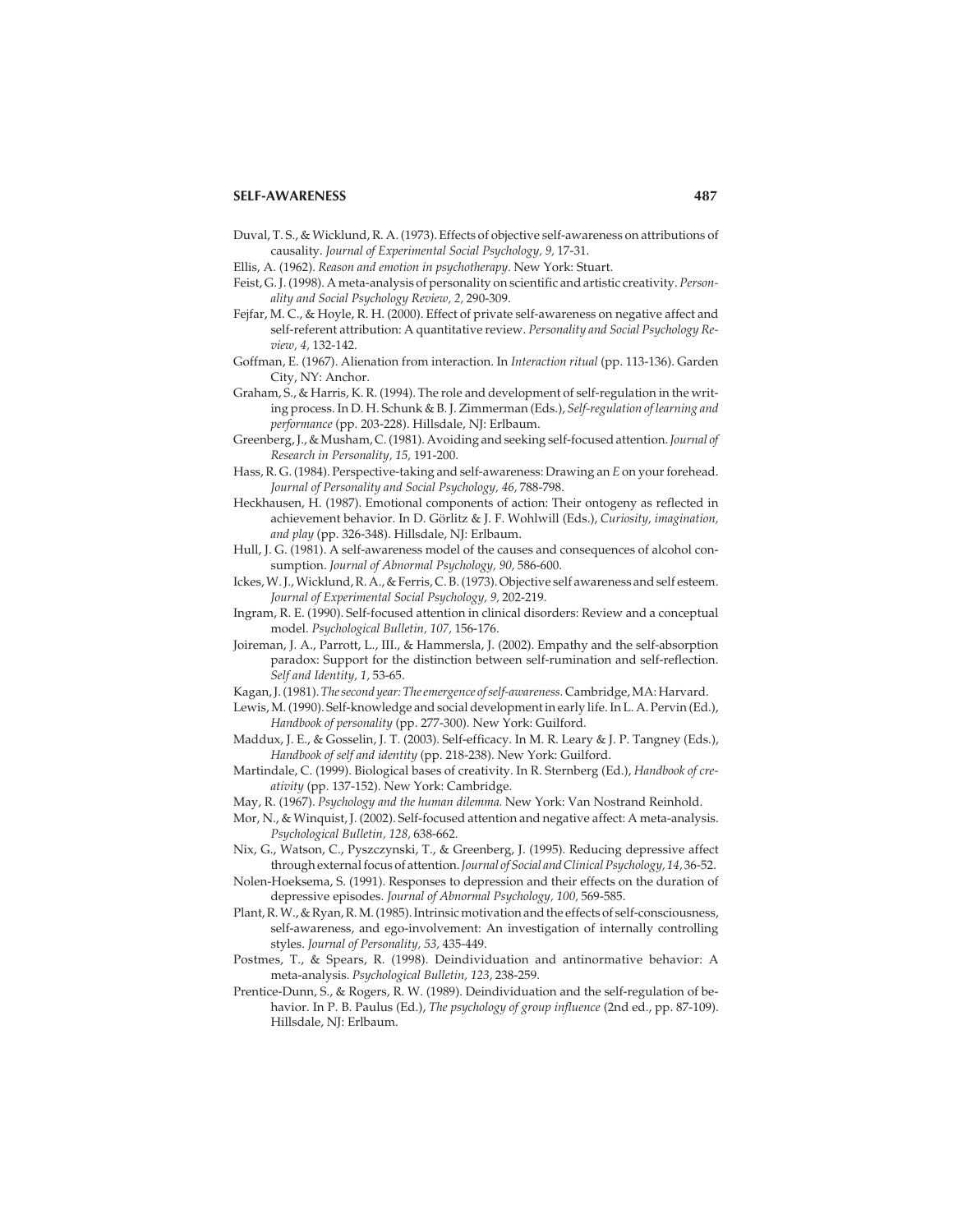#### **488 SILVIA AND O'BRIEN**

- Pryor, J. B., Gibbons, F. X., Wicklund, R. A., Fazio, R. H., & Hood, R. (1977). Self-focused attention and self-report validity. *Journal of Personality, 45,* 513-527.
- Pyszczynski, T., & Greenberg, J. (1987). Self-regulatory perseveration and the depressive self-focusing style: A self-awareness theory of reactive depression. *Psychological Bulletin, 102,* 122-138.
- Pyszczynski, T., Hamilton, J. C., Greenberg, J., & Becker, S. E. (1991). Self-awareness and psychological dysfunction. In C. R. Snyder & D. R. Forsyth (Eds.), *Handbook of social and clinical psychology* (pp. 138-157). New York: Pergamon.
- Rathunde, K. (1999). Systems approach. In M. Runco & S. Pritzker (Eds.),*Encyclopedia of creativity* (pp. 605-609). New York: Academic Press.
- Runco, M. A. (1991). *Divergent thinking.* Westport, CT: Greenwood.
- Russ, S. W. (1993). *Affect and creativity.* Hillsdale, NJ: Erlbaum.
- Schlenker, B. R. (2003). Self-presentation. In M. R. Leary & J. P. Tangney (Eds.), *Handbook of self and identity* (pp. 492-518). New York: Guilford.
- Shibutani, T. (1961). *Society and personality: An interactionist approach to social psychology.* Englewood Cliffs, NJ: Prentice-Hall.
- Silvia, P. J. (2002a). Self-awareness and emotional intensity. *Cognition and Emotion, 16,* 195-216.
- Silvia, P. J. (2002b). Self-awareness and the regulation of emotional intensity. *Self and Identity, 1,* 3-10.
- Silvia, P. J. (in press). *Exploring the psychology of interest.* New York: Oxford University Press.
- Silvia, P. J., & Duval, T. S. (2001a). Predicting the interpersonal targets of self-serving attributions. *Journal of Experimental Social Psychology, 37,* 333-340.
- Silvia, P. J., & Duval, T. S. (2001b). Objective self-awareness theory: Recent progress and enduring problems. *Personality and Social Psychology Review, 5,* 230-241.
- Silvia, P. J., & Duval, T. S. (2004). Self-awareness, self-motives, and self-motivation. In R. A. Wright, J. Greenberg, & S. S. Brehm (Eds.), *Motivation and emotion in social contexts.* (pp. 57-75). Mahwah, NJ: Erlbaum.
- Silvia, P. J., & Gendolla, G. H. E. (2001). On introspection and self-perception: Does self-focused attention enable accurate self-knowledge? *Review of General Psychology, 5,* 241-269.
- Smith, T. W., & Greenberg, J. (1981). Depression and self-focused attention. *Motivation and Emotion, 5,* 323-331.
- Snyder, C. R. (2000). The past and possible futures of hope. *Journal of Social and Clinical Psychology, 19,* 11-28.
- Spurr, J. M., & Stopa, L. (2002). Self-focused attention in social phobia and social anxiety. *Clinical Psychology Review, 22,* 947-975.
- Steenbarger, B. N., & Aderman, D. (1979). Objective self-awareness as a nonaversive state: Effect of anticipating discrepancy reduction. *Journal of Personality, 47,* 330-339.
- Stephenson, B., & Wicklund, R. A. (1983). Self-directed attention and taking the other's perspective. *Journal of Experimental Social Psychology, 19,* 58-77.
- Stephenson, B., & Wicklund, R. A. (1984). The contagion of self-focus within a dyad.*Journal of Personality and Social Psychology, 46,* 163-168.
- Szymanski, K., & Harkins, S. G. (1992). Self-evaluation and creativity. *Personality and Social Psychology Bulletin, 18,* 259-265.
- Taylor, S. E., & Fiske, S. T. (1978). Salience, attention, and attribution: Top of the head phenomena. *Advances in Experimental Social Psychology, 11,* 249-288.
- Taylor, S. E., & Mettee, D. R. (1971). When similarity breeds contempt. *Journal of Personality and Social Psychology, 20,* 75-81.
- Trapnell, P. D., & Campbell, J. D. (1999). Private self-consciousness and the five-factor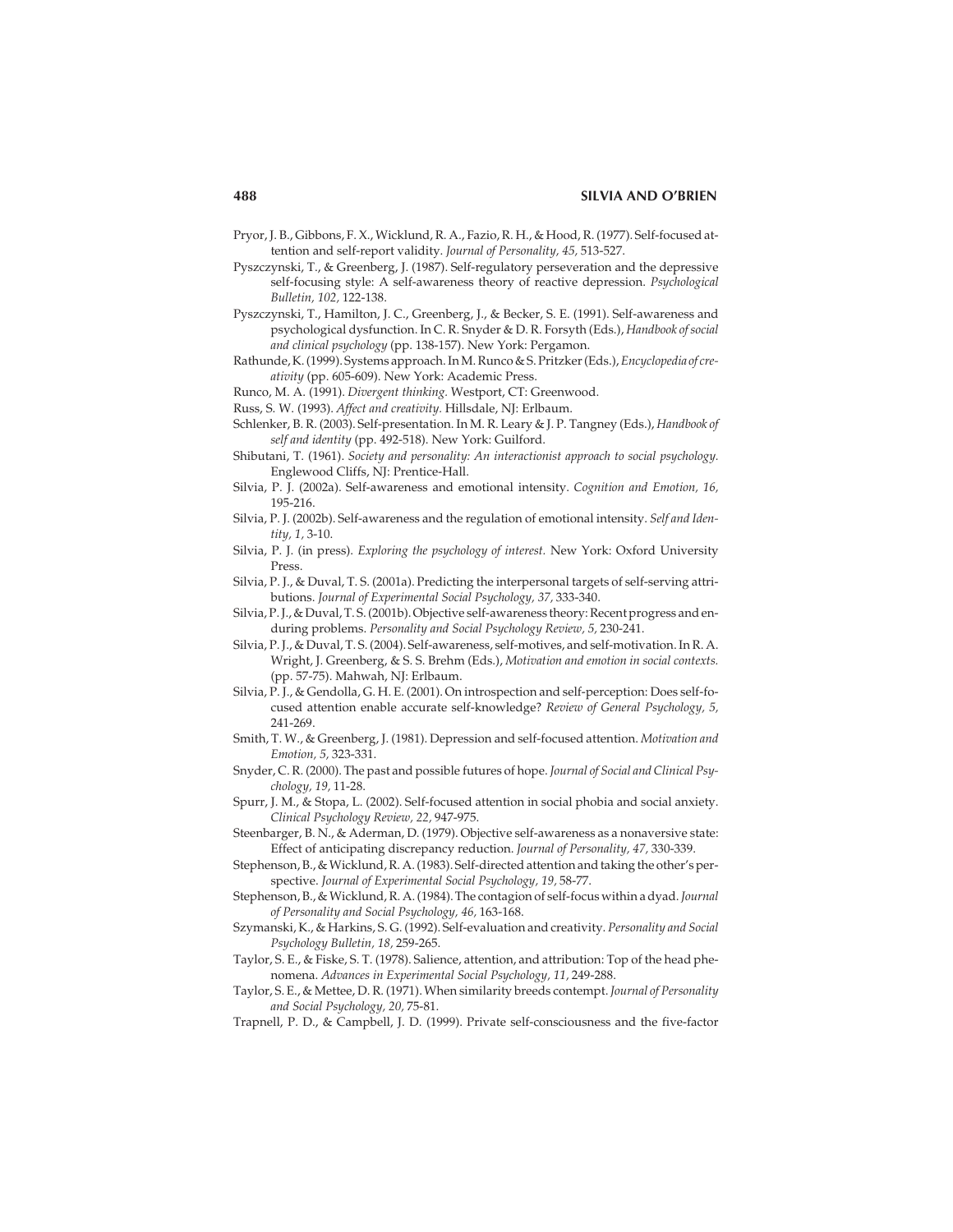model of personality: Distinguishing rumination from reflection.*Journal of Personality and Social Psychology, 76,* 284-304.

- Wegner, D. M., & Schaefer, D. (1978). The concentration of responsibility: An objective self-awareness analysis of group size effects in helping situations. *Journal of Personality and Social Psychology, 36,* 147-155.
- Weiner, B. (1985). An attributional model of achievement motivation and emotion. *Psychological Review, 92,* 548-573.
- Wells, A., & Matthews, G. (1994). *Attention and emotion: A clinical perspective.* Hillsdale, NJ: Erlbaum.
- Wicklund, R. A. (1990). *Zero-variable theories and the psychology of the explainer.* New York: Springer.
- Wicklund, R. A. (1999). Multiple perspectives in person perception and theorizing. *Theory and Psychology, 9,* 667-678.
- Woody, S. R. (1996). Effects of focus of attention on anxiety levels and social performance of individuals with social phobia. *Journal of Abnormal Psychology, 105,* 61-69.